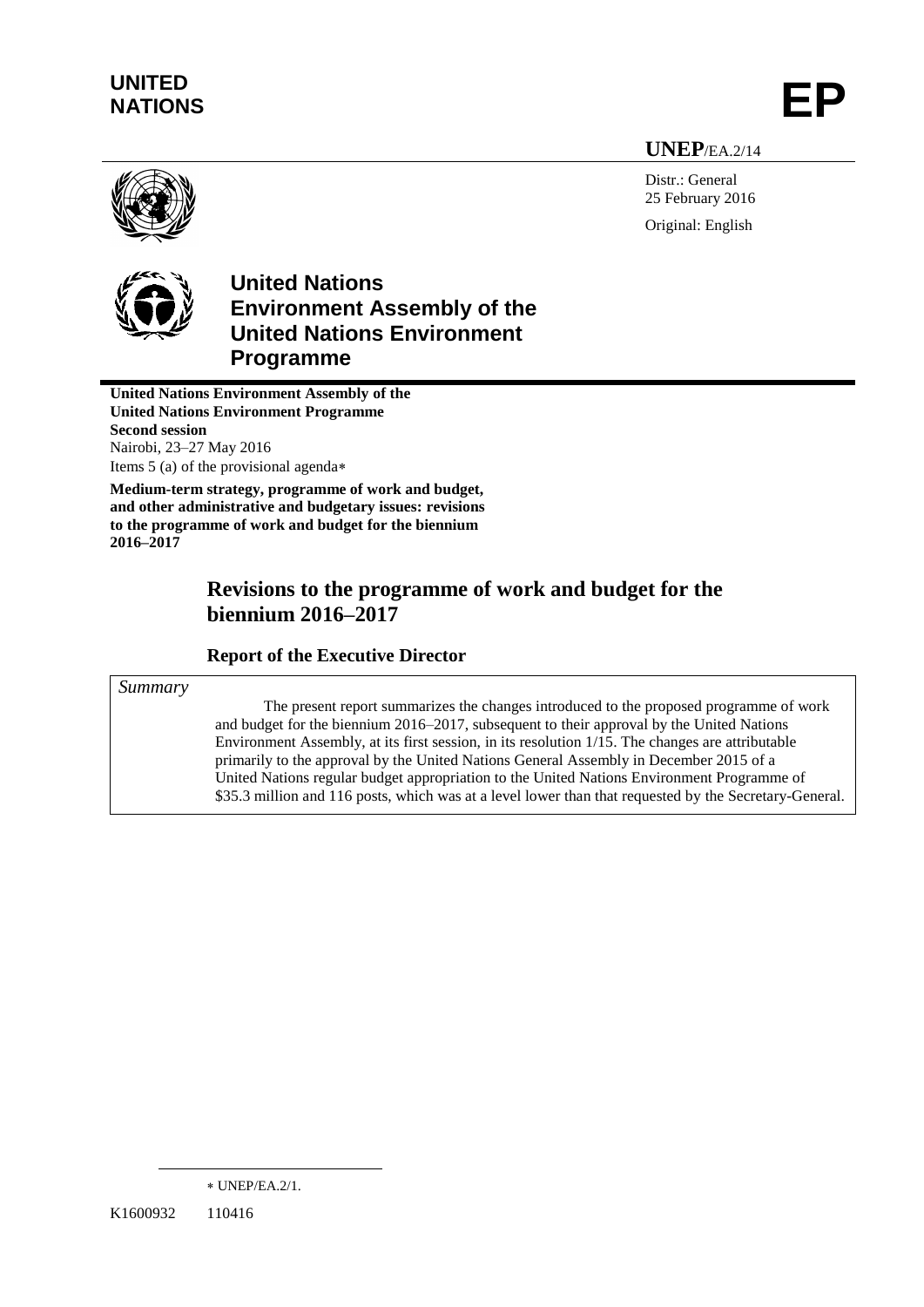## **I. Introduction**

1. In its resolution 1/15 on the proposed programme of work and budget for the biennium 2016‒2017, the United Nations Environment Assembly requested the Executive Director to submit a report to the Environment Assembly at its second session on any implications of the latest information on funding on the programme of work and budget for the biennium 2016–2017.

2. The present report provides a summary of the changes introduced to the programme of work and budget for the biennium 2016–2017, subsequent to its approval by the United Nations Environment Assembly at its first session in June 2014. The changes are attributable to the General Assembly's approval in December 2015, in its resolution 70/249, of a United Nations regular budget appropriation to the United Nations Environment Programme (UNEP) of \$35.3 million and 116 posts, which was at a level lower than had been requested by the Secretary-General, at \$45.9 million and 132 posts, as reflected in the budget that was originally submitted.

## **II. General Assembly decision on the United Nations regular budget appropriation to UNEP and its implications for the overall budget**

3. Subsequent to the Environment Assembly approving the UNEP programme of work and budget for the biennium 2016‒2017, in its resolution 70/249, the General Assembly approved an appropriation to UNEP of \$35.3 million and 116 posts from the regular budget of the United Nations. This appropriation brought the total budget for the UNEP programme of work for the biennium 2016‒2017 from all funding sources to \$673 million. In comparison to the programme of work approved by the Environment Assembly in 2014 budgeted at \$683.6 million, this represents a decrease of \$10.6 million, attributable to the level of appropriation of United Nations regular budget resources to UNEP as described above.

4. The total staffing levels were also reduced from 853 to 837 reflecting the lower level of approved regular budget-funded positions. No changes are proposed to the Environment Fund budget and staffing approved by the Environment Assembly in June 2014. Table 1 summarizes the changes.

#### Table 1

#### **Implications of the regular budget appropriation of the United Nations to UNEP for the programme of work for the biennium 2016‒2017**

(thousands of United States dollars)

|                                                                 | Initial programme<br>of work and budget<br>(approved by the<br>Environment<br>Assembly at its<br>first session) | Revised budget | <b>Comments</b>                                                             |
|-----------------------------------------------------------------|-----------------------------------------------------------------------------------------------------------------|----------------|-----------------------------------------------------------------------------|
| Total budget                                                    | 683 625                                                                                                         | 672 988        | Decreased by<br>\$10.2 million                                              |
| Total staffing levels                                           | 853                                                                                                             | 837            | Decreased by<br>16 posts                                                    |
| Regular budget of the<br><b>United Nations</b><br>appropriation | 45 937                                                                                                          | 35 331         | Approved by the<br>General Assembly                                         |
| Regular budget staffing<br>levels                               | 132                                                                                                             | 116            | 21 additional posts<br>(conversions) approved<br>by the General<br>Assembly |
| <b>Environment Fund staffing</b><br>budget                      | 122 000                                                                                                         | 122 000        | No change                                                                   |
| <b>Environment Fund staffing</b><br>levels                      | 450                                                                                                             | 450            | No change                                                                   |
| Global Environment<br>Facility                                  | 118 376                                                                                                         | 118 376        | No change                                                                   |
| Trust funds and earmarked<br>funding                            | 225 427                                                                                                         | 225 427        | No change                                                                   |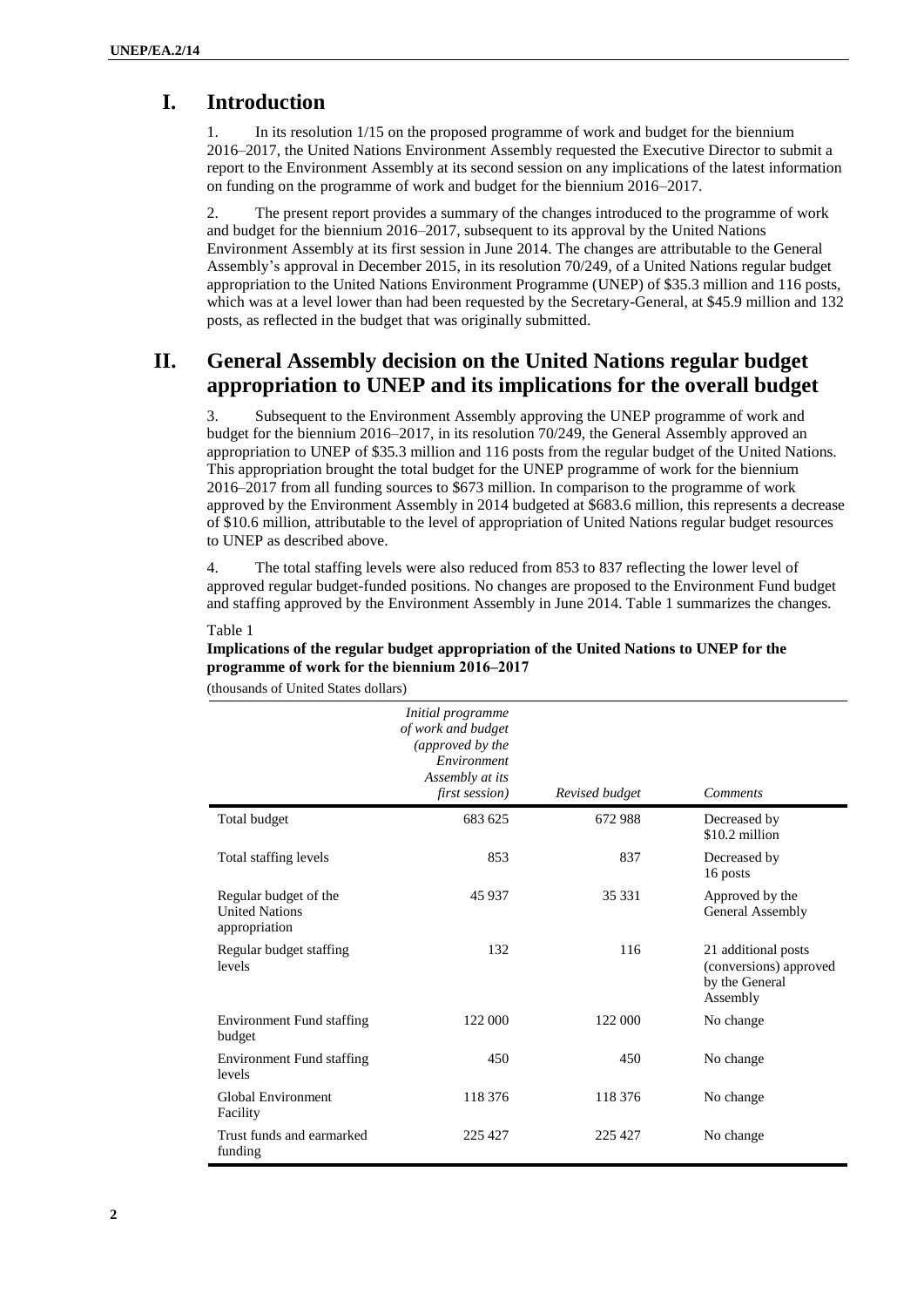5. In its resolution 70/249, the General Assembly approved 21 out of the 35 posts proposed by the Secretary-General and recommended by the Advisory Committee on Administrative and Budgetary Questions for the biennium 2016–2017.<sup>1</sup> The 35 posts proposed by UNEP were essential to ensuring that UNEP was fully strengthened in accordance with the outcome document, entitled "The future we want", of the United Nations Conference on Sustainable Development (Rio+20). In addition, over 80 per cent of the posts are encumbered since these are not new posts but existing posts, paid for by the Environment Fund or from earmarked funding.

6. In implementing resolution 70/249, which does not specify the locations and functions of the 21 posts, UNEP carefully analysed the 21 approved posts in the overall context of the core staff needed to deliver its programme of work.

7. UNEP reviewed the posts that should be funded by the regular budget and considered which posts could continue to be funded either by the Environment Fund or from earmarked funding, and which posts could be frozen. UNEP determined the location and function of all 21 of the approved posts. For the remaining 14 posts – those not approved by the General Assembly – UNEP will manage them within the existing cap of \$122 million through attrition and controlled recruitment in the 2016‒2017 biennium.

8. UNEP will aim to ensure its targets are met with additional resources mobilized from extrabudgetary sources, especially since income trends show that the overall income will exceed the budget owing to higher than expected extrabudgetary income.

9. In addition, the costs relating to the Environment Assembly should be covered by the United Nations regular budget. This requires, however, that a request be made by the Environment Assembly in a resolution. Given that no such resolution was adopted by the Environment Assembly at its first session, the costs for the second session of the Environment Assembly will need to be paid from the budget for the biennium 2016–2017.

## **III. Regular budget appropriation**

 $\overline{a}$ 

10. The figures for the regular budget have been revised to reflect General Assembly resolution 70/249, which appropriated \$35.3 million to UNEP for the biennium 2016–2017. This level of appropriation factored in the strength of the United States dollar as well as the decision to apply a vacancy factor of 50 per cent to the newly approved positions which might take a year to fill and would therefore be vacant for half the biennium.

## **IV. Income trends and implications for UNEP funding**

11. The income received by UNEP in 2014–2015 amounted to \$786 million for the biennium 2014‒2015 and future years against a projected overall budget for the biennium of \$619 million. As shown in the figure below, there is a need for a shift from earmarked funding to either non-earmarked or soft-earmarked funding.

<sup>&</sup>lt;sup>1</sup> Two posts from the original budget were removed following the review by the Advisory Committee on Administrative and Budgetary Questions.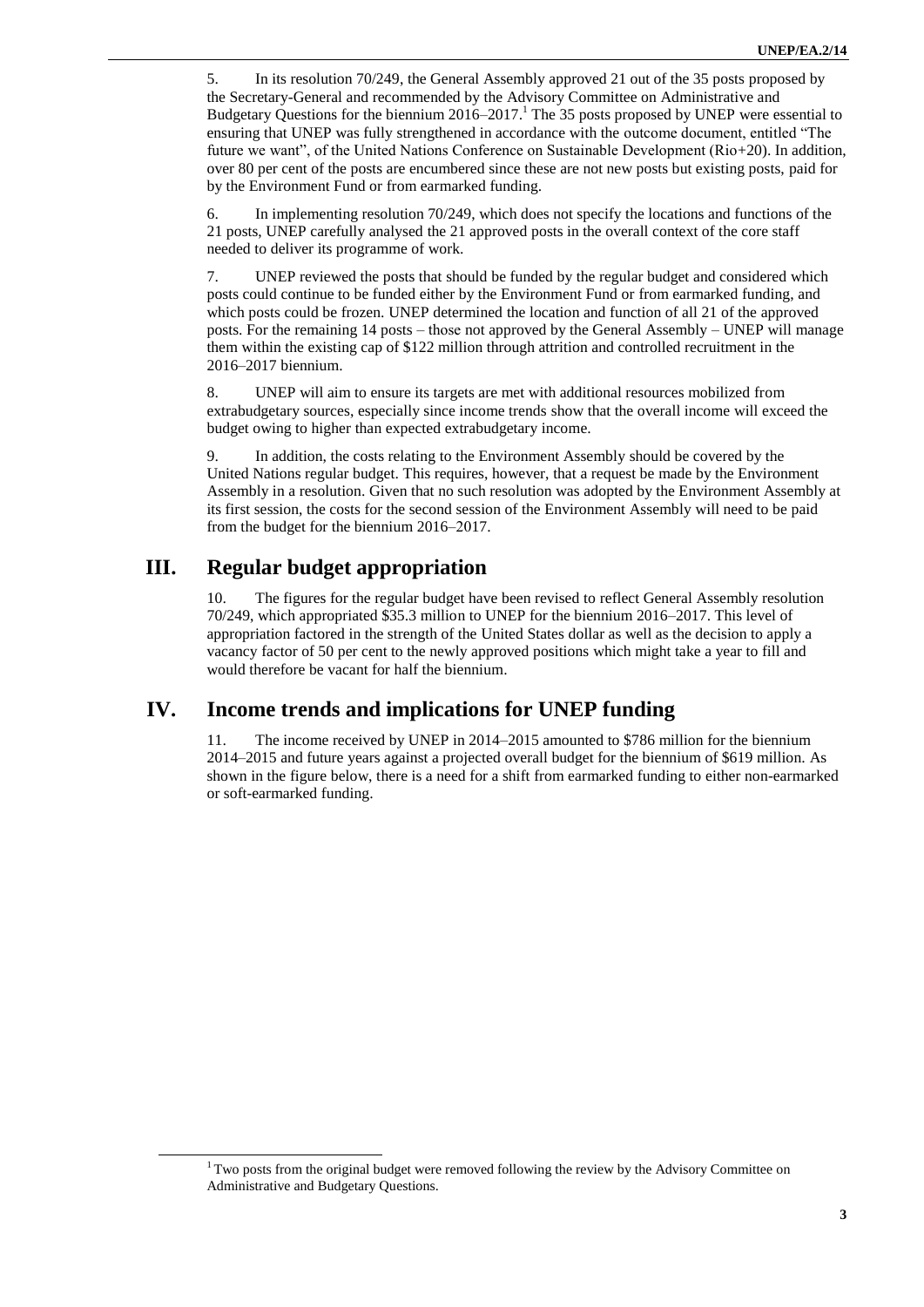**Budget and income for the biennium 2014–2015** 



12. Since Rio+20, the joint focus of the Committee of Permanent Representatives and the UNEP secretariat has been on strengthening the financial foundation of the Programme through the principles of secure, stable, adequate and increased financial resources in order to enable UNEP to effectively implement its programme of work.

13. The secure, stable, adequate and increased financial resources funding strategy is built on the mutual responsibility of the Member States and the UNEP secretariat for ensuring that there is a shift towards non-earmarked and soft-earmarked contributions to UNEP and that the donor base is widened. The other key elements of the strategy are delivery through partnerships, increased efficiency and effectiveness of the Programme founded on results-based management principles, as well as transparency and communication.

14. Sound progress was made in 2014–2015 towards the implementation of the secure, stable, adequate and increased financial resources funding strategy. Donors such as Norway and Sweden provided soft-earmarked or non-earmarked funding, which, while accounted for under extrabudgetary resources, are not specifically earmarked to particular projects but rather support the programme of work at the subprogramme and higher levels. Progress in 2015 on the funding strategy to support the move from earmarked to non-earmarked or soft-earmarked resources was hindered by the Programme's transition to the enterprise resource planning system, Umoja. Combined with the challenges faced by Member States in the difficult current global financial situation and the strength of the United States dollar against the other currencies in which income was received, this may have contributed to the lower levels of income received by the Environment Fund. Greater efforts will be required in order to achieve the targets of the secure, stable, adequate and increased financial resources funding strategy in the 2016–2017 biennium.

15. Regarding the 2016–2017 target budget of the Environment Fund, Member States approved a level of \$271 million, which included \$122 million for staff costs. In implementing and applying a results-based budgetary approach to the programme of work, it is even more critical to enforce the joint implementation of the secure, stable, adequate and increased financial resources funding strategy. Accordingly, in 2016 the secretariat will increase its efforts to reach out to all Member States with the intention of increasing both the level of Environment Fund contributions and the interaction with, and among, the Member States with the objective of achieving longer-term improvements in the Programme's funding.

## **V. Programmatic implications**

16. The trend of overall income exceeding budget is expected to continue in 2016–2017, although with the implementation of the secure, stable, adequate and increased financial resources strategy, the balance between the Environment Fund contributions and earmarked contributions remains uncertain.

17. The adoption of the 2030 Agenda for Sustainable Development in September 2015 presents an opportunity for the programme of work 2016–2017 to provide a stepping stone to the 2018–2021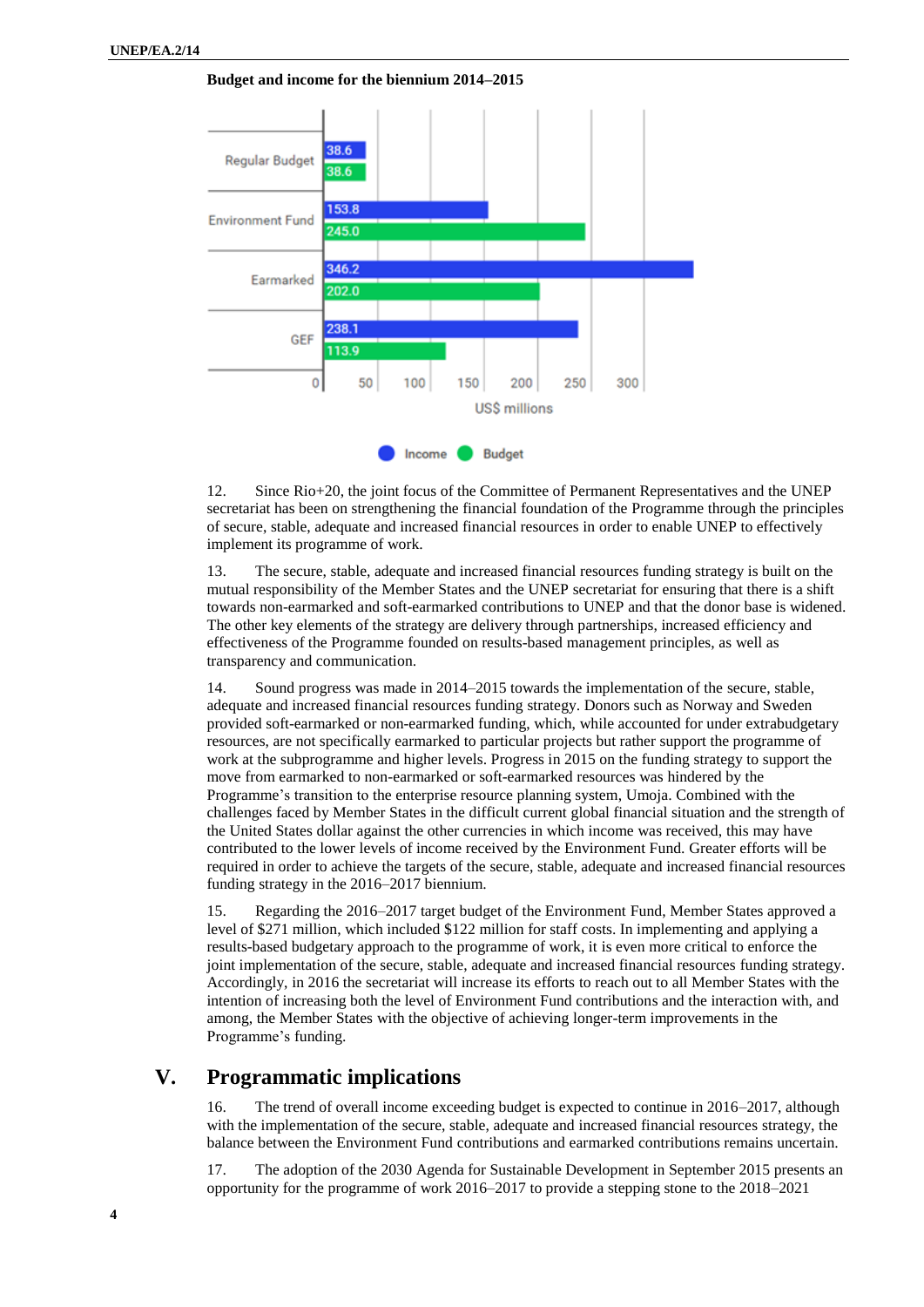medium-term strategy, which fully integrates the 2030 Agenda. UNEP has analysed its programmes against the 17 Sustainable Development Goals and their associated targets that cut across disciplines, sectors and institutional mandates. Table 2 shows how the current UNEP programme of work aligns with the 2030 Agenda, with a slight modification in the disasters and conflicts subprogramme.

#### Table 2

#### **Alignment of 2016–2017 expected accomplishments with the targets of the 2030 Agenda, and revised indicators**

|                         | Expected accomplishment                                                                                                                                                                                                                                                                                                                                                                                                                                                                                                                                     | Alignment with<br>Sustainable<br>Development<br>Goal target                      | Additional<br>indicator                                                                                                                                                                                                                                                        |
|-------------------------|-------------------------------------------------------------------------------------------------------------------------------------------------------------------------------------------------------------------------------------------------------------------------------------------------------------------------------------------------------------------------------------------------------------------------------------------------------------------------------------------------------------------------------------------------------------|----------------------------------------------------------------------------------|--------------------------------------------------------------------------------------------------------------------------------------------------------------------------------------------------------------------------------------------------------------------------------|
| Climate change          | (a) Adaptation approaches, including an ecosystem-based<br>approach, are implemented and integrated into key<br>sectoral and national development strategies to reduce<br>vulnerability and strengthen resilience to climate change<br>impacts.                                                                                                                                                                                                                                                                                                             | 1.5, 13.1                                                                        |                                                                                                                                                                                                                                                                                |
|                         | (b) Energy efficiency is improved and the use of<br>renewable energy is increased in countries to help reduce<br>greenhouse gas emissions and other pollutants as part of<br>their low-emission development.                                                                                                                                                                                                                                                                                                                                                | 7.2, 7.3                                                                         |                                                                                                                                                                                                                                                                                |
|                         | (c) Support, in cooperation with other organizations and<br>in accordance with their respective mandates, the<br>implementation of REDD-plus <sup>a</sup> strategies and systems for<br>information on safeguards and the development of forest<br>monitoring systems and reference levels, so that they<br>evolve into results-based actions that are fully measured,<br>reported and verified and so as to reduce emissions from<br>deforestation and forest degradation. Transformative<br>REDD-plus strategies and finance approaches are<br>developed. | 15.2                                                                             |                                                                                                                                                                                                                                                                                |
| Disasters and conflicts | (a) The capacity of countries to use natural resource and<br>environmental management to prevent and reduce the risk<br>of natural and man-made disasters is improved.                                                                                                                                                                                                                                                                                                                                                                                      | 1.5, 11.5, 11b,<br>13.1, 16.1.2                                                  |                                                                                                                                                                                                                                                                                |
|                         | (b) The capacity of countries to use natural resource and<br>environmental management to support sustainable<br>recovery from disasters and conflicts is improved.                                                                                                                                                                                                                                                                                                                                                                                          | 11b, 16.6                                                                        | Percentage of<br>country requests<br>for emergency<br>response met by<br><b>UNEP</b><br>Percentage of<br>post-crisis<br>recovery plans by<br>Governments or<br>international<br>partners that<br>integrate UNEP<br>assessment<br>recommendations<br>(see annex for<br>targets) |
| Ecosystem management    | (a) Use of the ecosystem approach in countries to<br>maintain ecosystem services and sustainable productivity<br>of terrestrial and aquatic systems is increased.                                                                                                                                                                                                                                                                                                                                                                                           | 1b, 2.1, 2.4, 3.3,<br>6.3, 6.5, 6.6, 7.2,<br>11.4, 11.6, 11a,                    |                                                                                                                                                                                                                                                                                |
|                         | (b) Use of the ecosystem approach in countries to sustain<br>ecosystem services from coastal and marine systems is<br>increased.                                                                                                                                                                                                                                                                                                                                                                                                                            | 12.6, 12.7, 12.8,<br>13.3, 14.1, 14.2,<br>14.3, 14.4, 14.5,<br>14.6, 14c, 15.1,  |                                                                                                                                                                                                                                                                                |
|                         | (c) Services and benefits derived from ecosystems are<br>integrated with development planning and accounting and<br>the implementation of biodiversity and ecosystem-related<br>multilateral environmental agreements.                                                                                                                                                                                                                                                                                                                                      | 15.2, 15.3, 15.4,<br>15.5, 15.6, 15.7,<br>15.8, 15.9, 15a,<br>17.5, 17.14, 17.19 |                                                                                                                                                                                                                                                                                |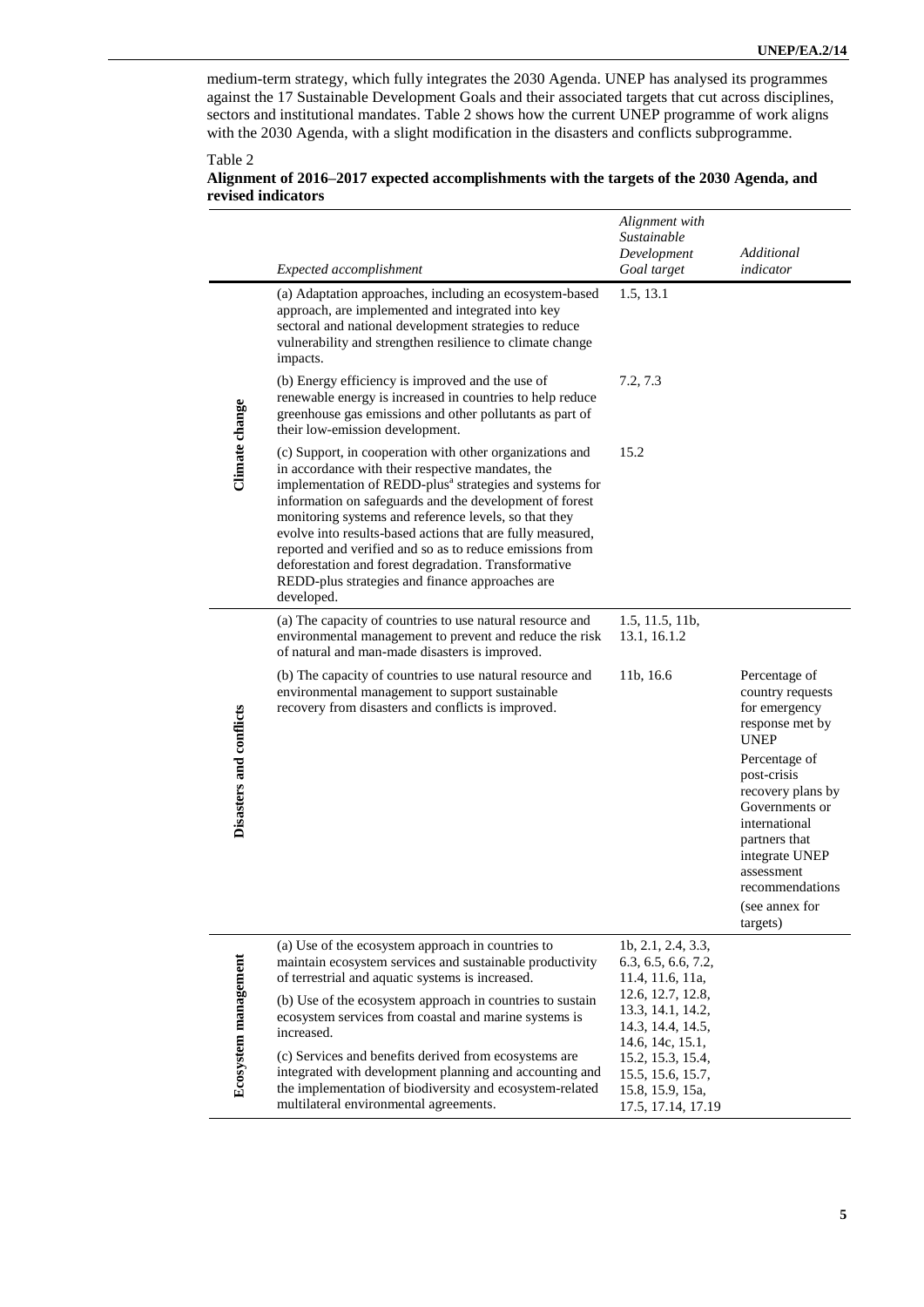$\overline{a}$ 

| Environmental governance | (a) The United Nations system and multilateral<br>environmental agreement bodies, respecting the mandate<br>of each entity, demonstrate increasing coherence and<br>synergy of actions on environmental issues.<br>(b) The capacity of countries to develop and enforce laws<br>and strengthen institutions to achieve internationally<br>agreed environmental objectives and goals and comply<br>with related obligations is enhanced. | 1.4, 10.2, 11.6,<br>12.4, 14c, 15.6<br>15.8, 15.9, 15a,<br>15c, 16.3, 16.6,<br>16.7, 16b, 17.9,<br>17.14, 17.16 |
|--------------------------|-----------------------------------------------------------------------------------------------------------------------------------------------------------------------------------------------------------------------------------------------------------------------------------------------------------------------------------------------------------------------------------------------------------------------------------------|-----------------------------------------------------------------------------------------------------------------|
|                          | (c) Countries increasingly mainstream environmental<br>sustainability into national and regional development<br>policies and plans.                                                                                                                                                                                                                                                                                                     |                                                                                                                 |
| Chemicals and waste      | (a) Countries increasingly have the necessary institutional<br>capacity and policy instruments to soundly manage<br>chemicals and waste, including the implementation of the<br>related provisions of the multilateral environmental<br>agreements.                                                                                                                                                                                     | 3.9, 7a, 11.6, 12.4,<br>12.5                                                                                    |
|                          | (b) Countries, including major groups and stakeholders,<br>increasingly use the scientific and technical knowledge<br>and tools needed to implement sound chemicals<br>management and the related multilateral environmental<br>agreements.                                                                                                                                                                                             |                                                                                                                 |
|                          | (c) Countries, including major groups and stakeholders,<br>increasingly use the scientific and technical knowledge<br>and tools needed to implement sound waste management<br>and the related multilateral environmental agreements.                                                                                                                                                                                                    |                                                                                                                 |
| Resource efficiency      | (a) Cross-sectoral scientific assessments, research and<br>tools for sustainable consumption and production, in the<br>context of sustainable development and poverty<br>eradication, developed, shared and applied by<br>policymakers, including in urban practices.                                                                                                                                                                   | 8.4, 11b, 12.1,<br>12.2, 12a, 17.10,<br>17.16                                                                   |
|                          | (b) Uptake of sustainable consumption and production<br>and green economy instruments and management<br>practices in sectoral policies and in business and financial<br>operations across global supply chains is increased, in the<br>context of sustainable development and poverty<br>eradication.                                                                                                                                   | 2.4, 8.4, 8.9, 9.5,<br>11c, 12.2, 12.3,<br>12.6, 12b                                                            |
|                          | (c) Enabling conditions for promoting more sustainable<br>consumption choices and lifestyles are enhanced.                                                                                                                                                                                                                                                                                                                              | 4.7, 12.1, 12.2,<br>12.3, 12.6, 12.7,<br>12.8,                                                                  |
| Environment under review | (a) Global, regional and national policymaking is<br>facilitated by environmental information made available<br>on open platforms.                                                                                                                                                                                                                                                                                                      | 1.5, 2.4, 3.9, 4.7,<br>5a, 6.3, 6.6, 7.2,<br>7.3, 8.4, 9.4, 10.7,<br>11.5, 11.6, 11.7,                          |
|                          | (b) Global, regional and national assessment processes<br>and policy planning are informed by emerging<br>environmental issues.                                                                                                                                                                                                                                                                                                         | 12.3, 12.4, 12.5,<br>13.1, 14.1, 14.3,<br>14.5, 15.1, 15.2,<br>15.3, 15.4, 15.5,                                |
|                          | (c) The capacity of countries to generate, access, analyse,<br>use and communicate environmental information and<br>knowledge, including data related to gender aspects, is<br>enhanced.                                                                                                                                                                                                                                                | 15c, 16.4, 16.10,<br>17.6, 17.7, 17.18,<br>17.19                                                                |

<sup>a</sup> REDD-plus refers to activities relating to reducing emissions from deforestation and forest degradation in developing countries and the role of conservation, sustainable management of forests and enhancement of forest carbon stocks in developing countries.